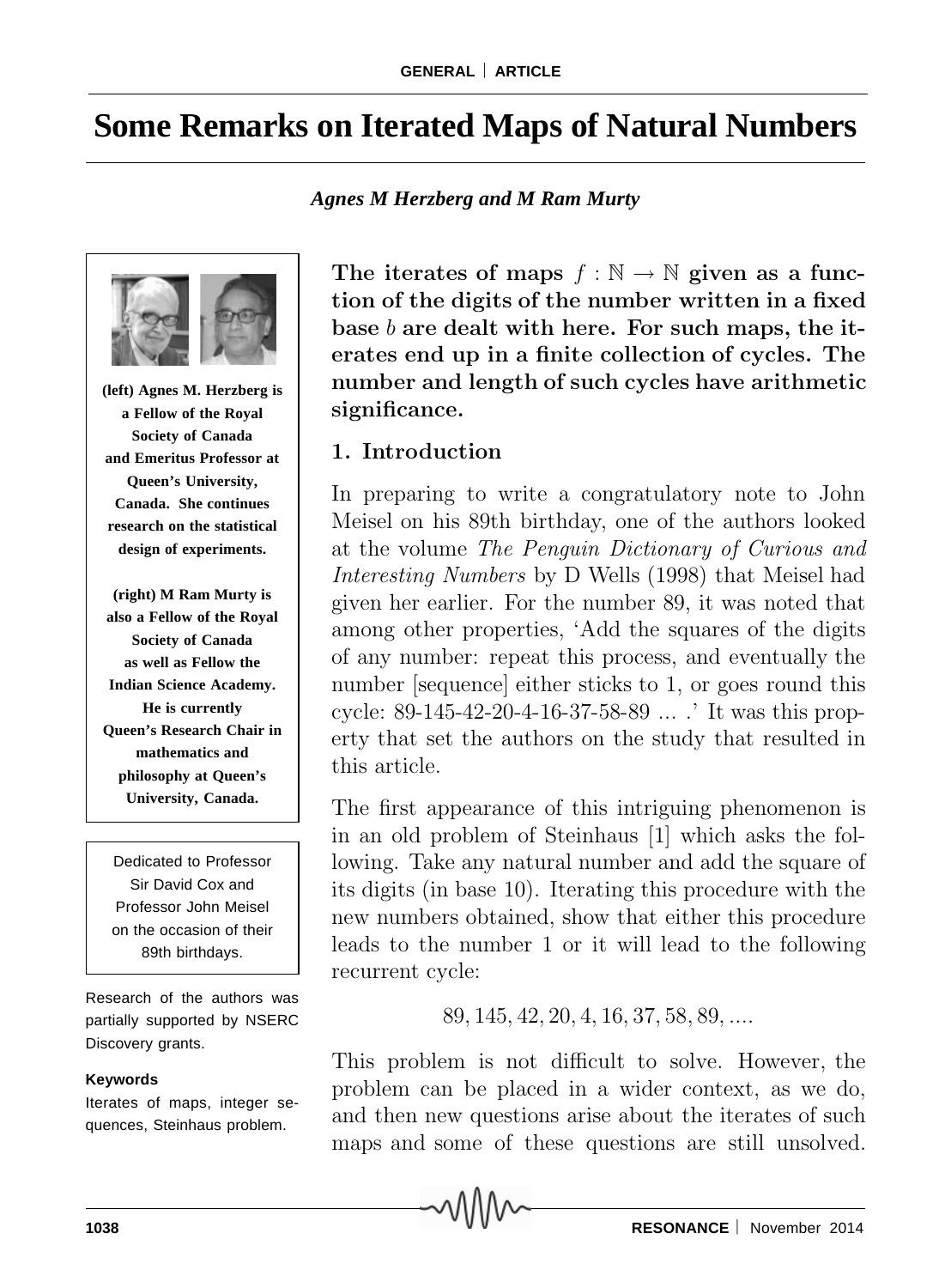What is fascinating is that something from recreational mathematics can lead to some profound questions in dynamical systems of natural numbers. We explore this here.

It is unlikely that the problem originates from Steinhaus. It is equally unlikely that it comes from Reg Allenby's daughter as described on page 234 of [2] who describes numbers that terminate at 1 as "happy numbers". It is conjectured that about 1/7 of the set of natural numbers are 'happy' though it is not clear if such numbers even have a density. Can one obtain estimates for upper and lower densities? Seemingly, more conjectures abound. What about the occurrence of consecutive happy numbers? Are there infinitely many such pairs? How large are the gaps between happy numbers? El-Sedy and Siksek [3] showed that there exist sequences of consecutive happy numbers of arbitrary length. This was subsequently generalized by Pan [4] who studied the analogous question replacing base 10 with base *b*. Any number theorist knows that such questions can be asked ad infinitum but the value of these questions emanates from its fecundity to generate new mathematical concepts and reveal interconnections with other parts of mathematics.

The novelty of the question given here is its relation to dynamical systems and number theory. This topic seems to have been re-discovered many times before by many authors as the listing of our references reveals. There are at least five papers by Grundman and Teeple [5–9] on this problem.

Let N be the set of natural numbers and  $f : \mathbb{N} \cup \{0\} \rightarrow$ <sup>N</sup> ∪ {0} be an arbitrary map. For each natural number *n* written in base *b*:

$$
n = a_0 + a_1b + \dots + a_{k-1}b^{k-1}
$$

It is conjectured that about 1/7 of the set of natural numbers are `happy' though it is not clear if such numbers even have a density.

El-Sedy and Siksek showed that there exist sequences of consecutive happy numbers of arbitrary length.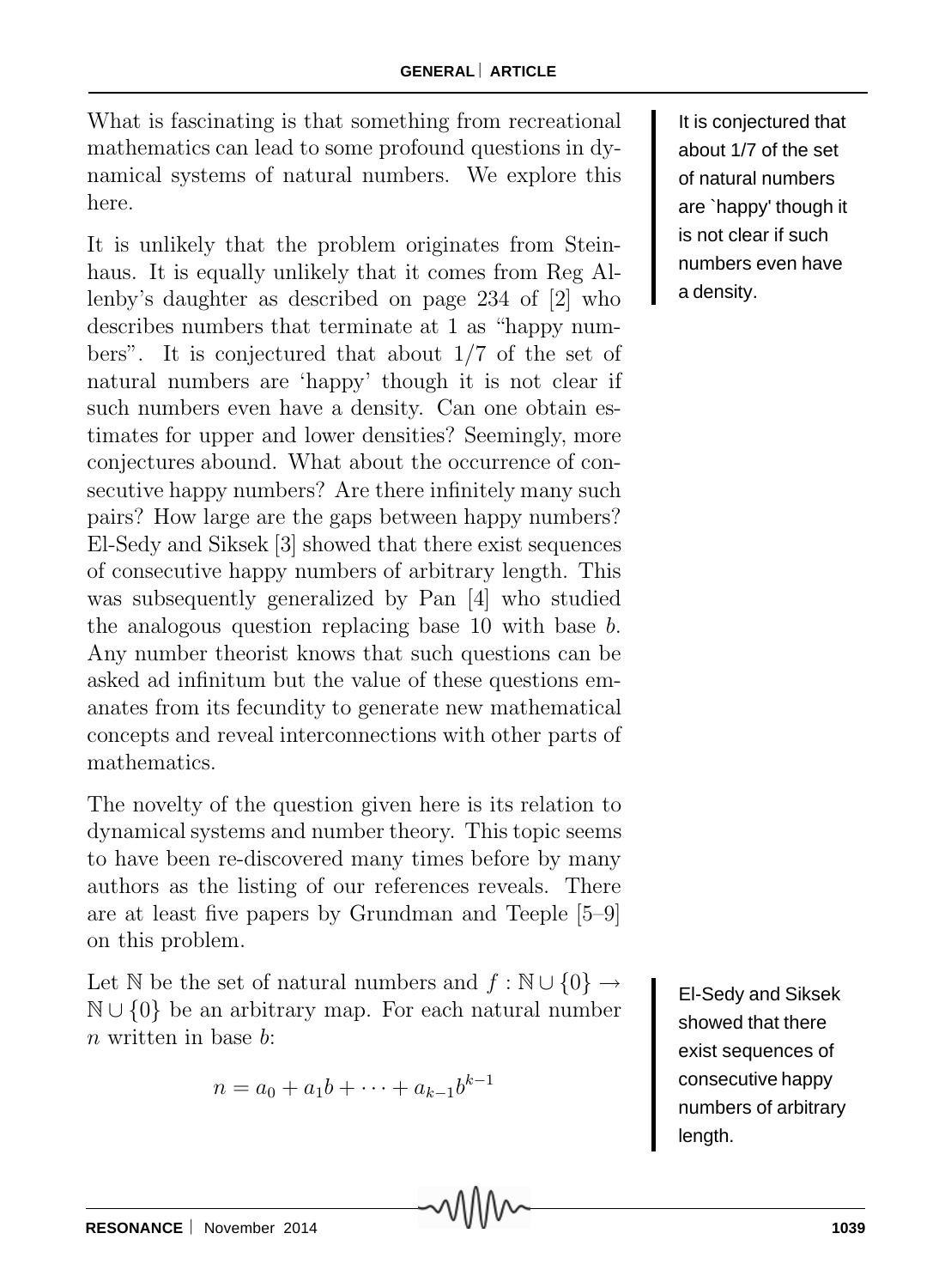with *k* digits (in base *b*), define the map

$$
\phi(n) = f(a_0) + f(a_1) + \cdots + f(a_{k-1}).
$$

Our first result is:

**Theorem 1.** *There is a finite set S such that for every natural number n, there is an r such that the rth iterate*  $\phi^{r}(n)$  *lies in S.* 

*Remark.* Here  $\phi^r = \phi \circ \phi \circ \cdots \circ \phi$ - *<sup>r</sup>* times.

*Proof.* Since  $0 \leq a_i \leq b-1$ , we can set

$$
M = \max_{0 \le a < b} f(a).
$$

Then,  $\phi(n) \leq kM$ . Now,

$$
k - 1 \le \frac{\log n}{\log b} < k
$$

so that

$$
k = \left[\frac{\log n}{\log b}\right] + 1.
$$

We easily see that

$$
\phi(n) \le kM = \left( \left[ \frac{\log n}{\log b} \right] + 1 \right) M < n
$$

if  $n \geq n_0$  (say). Thus, for *n* sufficiently large,  $\phi(n) < n$ . In particular, there is a  $k_0$  such that if  $n$  has more than *k*<sub>0</sub> digits, then  $n \geq n_0$  so that  $\phi(n) < n$ . Let

$$
S = \{n : n \text{ has } \leq k_0 \text{ digits in base } b\} \cup \{\phi(n) : n \leq n_0\}.
$$

Then, it is easily seen that *S* satisfies the requirements of the theorem.  $\Box$ 

#### **2. The Herzberg Maps**

For each natural number *m*, we consider the map

$$
\phi_m(n) = a_0^m + a_1^m + \dots + a_{k-1}^m.
$$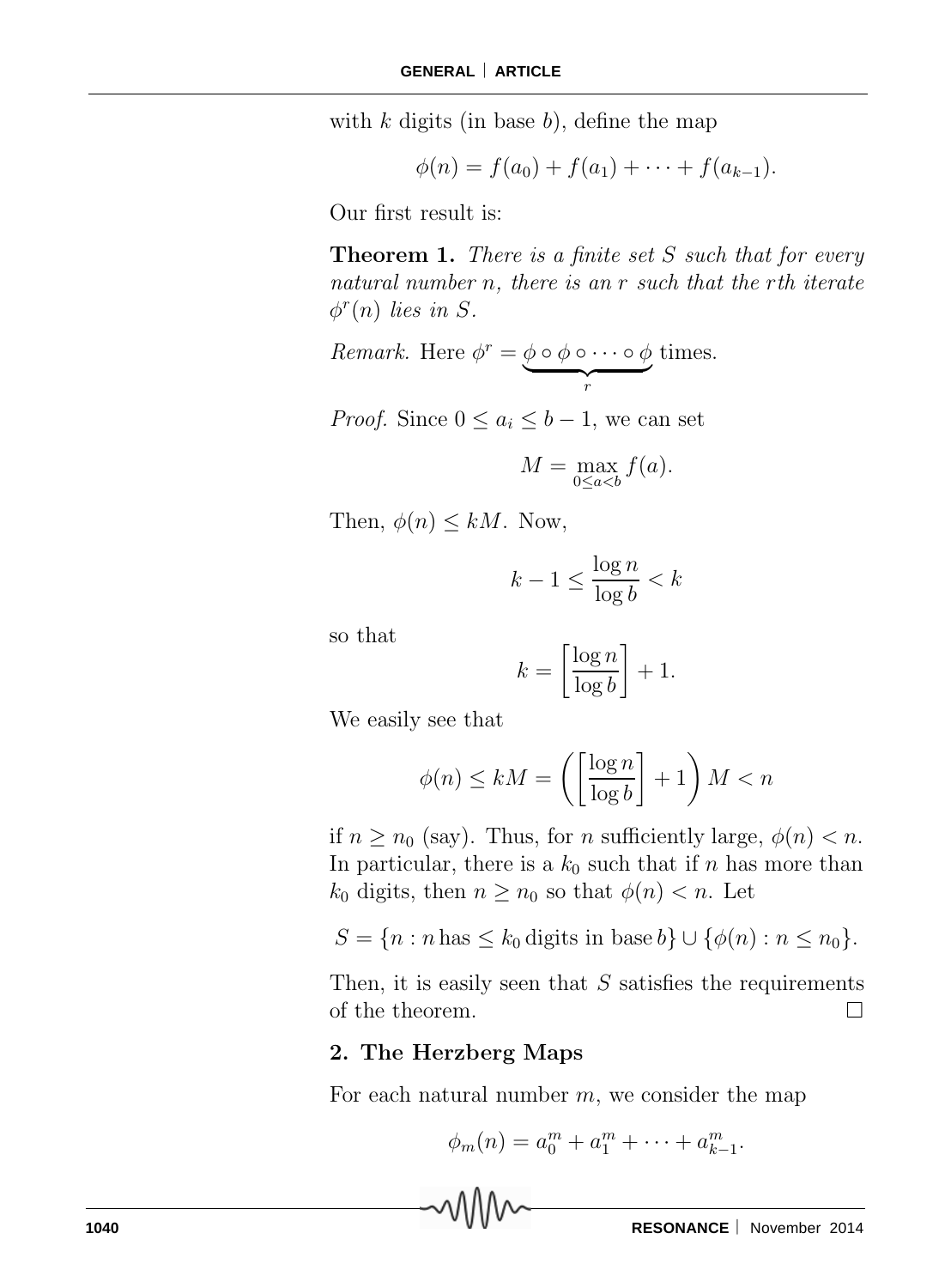For these maps (first brought to the attention of the second author by the first author, and hence the name), termed Herzberg maps, more precise inequalities and descriptions of *S* can be derived. Clearly,

$$
\phi_m(n) \le (b-1)^m k.
$$

We begin with the following lemma.

*Lemma* 2. *If*  $k \ge m + 2$ *, then* 

$$
(b-1)^m k \le b^{k-1}.
$$

*Proof.* Consider the function

$$
F(x) = b^{x-1} - x(b-1)^m.
$$

Note that

$$
F'(x) = (\log b)b^{x-1} - (b-1)^m > 0
$$

*if*  $x \geq m + 1$ *. In other words,*  $F(x)$  *is increasing for*  $x \geq m + 1$ *. Thus,* 

$$
F(x) \ge F(m+2) = b^{m+1} - (m+2)(b-1)^m > 0
$$

since

$$
b^{m+1} = (b-1+1)^{m+1}
$$
  
=  $(b-1)^{m+1} + (m+1)(b-1)^m + \cdots$   
>  $(b-1)^{m+1} + (m+1)(b-1)^m$   
=  $(m+2)(b-1)^m$ .

In other words,  $(b-1)^m k$  ≤  $b^{k-1}$  *if*  $k \geq m+2$ , as claimed. This proves:

**Theorem 2.** *If*  $k \ge m+2$ *, then* 

$$
\phi_m(n) < n,
$$

that is, if *n* has more than  $m+2$  digits, then  $\phi_m(n) < n$ . Thus, for the Herzberg maps,  $\phi_m$ , we can take  $S = S_m$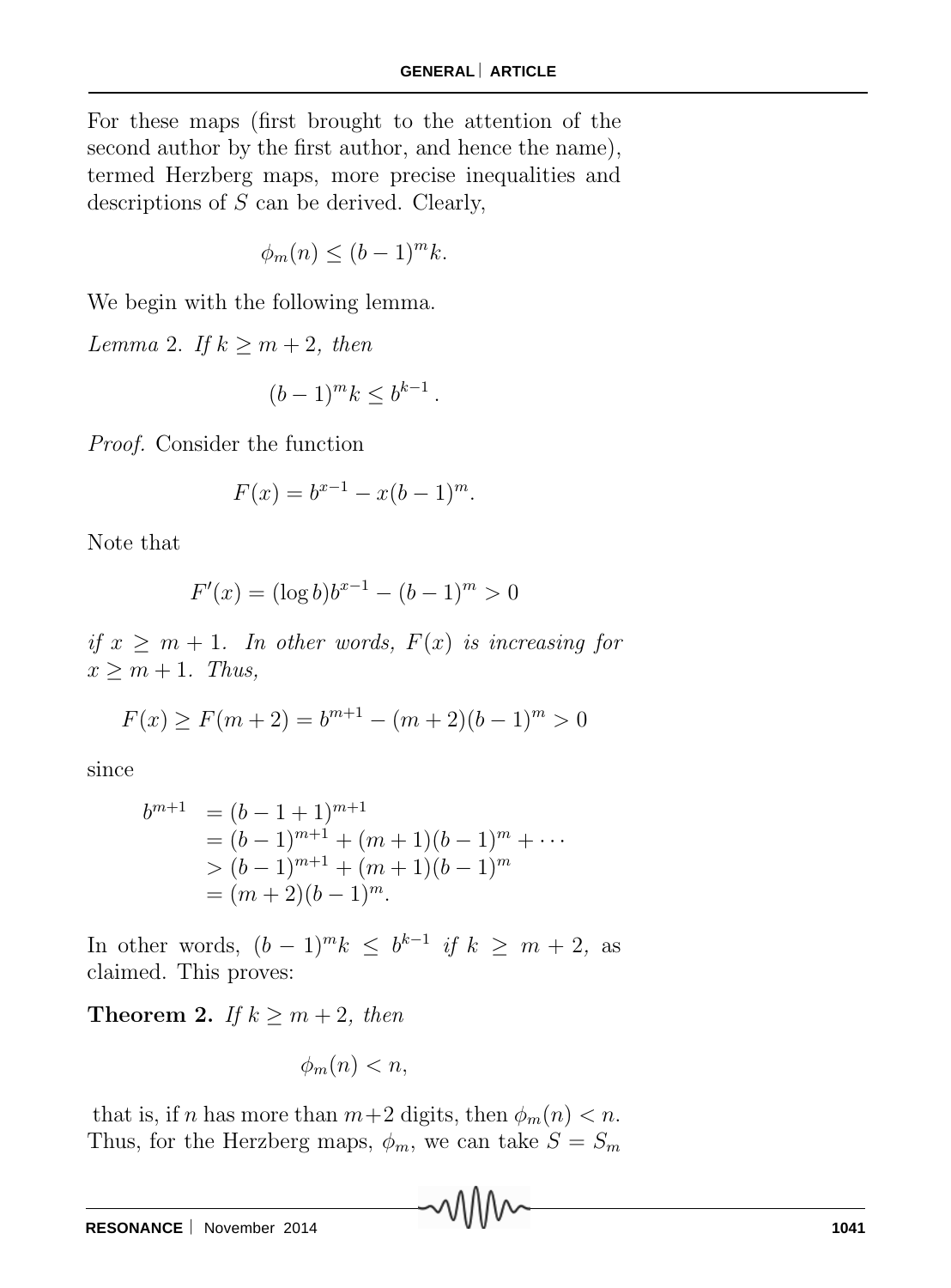to be the set of numbers with less than or equal to  $m+1$ digits.

*Remark.* Theorem 2 reduces the determination of the possible values of the iterations of  $\phi_m$  to a finite calculation. In the special case  $b = 10$  and  $m = 2$ , corresponding to the original Steinhaus problem, we only need to calculate the orbits of  $\phi_2$  for all numbers less than 1000.

If *b* is small (e.g.,  $b = 2$  or 3), this is manageable since we need to check in general  $b^3$  numbers. Thus, for  $b = 2$ , we need to check the orbits of

### 1*,* 10*,* 11*,* 100*,* 101*,* 110*,* 111

and in each case we see that the iterations terminate at 1. In fact, for  $b = 2$ , we have a strengthening of Theorem 2.

**Theorem 3.** *If*  $b = 2$ *, then*  $\phi_m^j(n) = 1$  *for all n and j sufficiently large (depending on n and m)*.

*Proof.* In base 2, any digit is either 0 or 1. Thus, if

$$
\phi_m(n) = \sum_i a_i^m
$$

with

$$
n = \sum_i a_i 2^i,
$$

then

$$
\phi_m(n) = \sum_i a_i < \sum_i a_i 2^i = n
$$

for  $n > 1$  so that the iterates form a descending sequence which eventually terminates at 1.

For  $b = 3$  and  $m = 2$ , this is also manageable. We need to check 27 numbers. A quick check shows that only two possibilities arise:  $\phi_2$  has 1, 5, and 8 as fixed points and the cycle {2*,* 4} are the only possible terminal points of the iterates. Now

$$
n = \sum_{i} a_i 3^i \equiv \sum_{i} a_i \pmod{2}
$$

$$
\equiv \sum_{i} a_i^2 = \phi_2(n) \pmod{2}
$$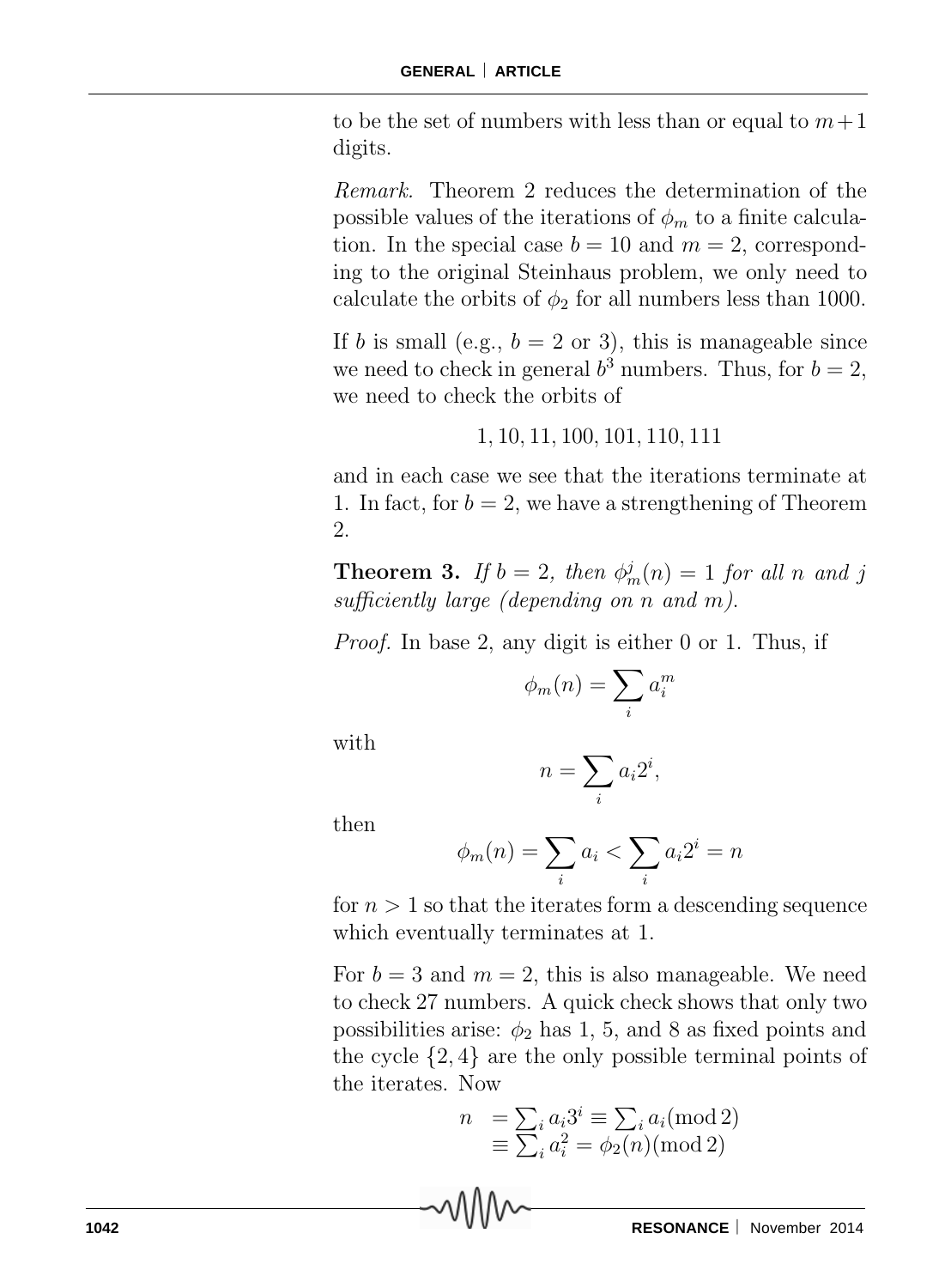because  $a^2 \equiv a \pmod{2}$ . Thus, iterating we get,

$$
\phi_2^k(n) \equiv n \text{ (mod 2)}
$$

so that we deduce:

**Theorem 4.** *If*  $b = 3$ *, then*  $\phi_2(n) \equiv n \pmod{2}$ *. In particular, the terminal point is odd if and only if n is odd.*

The previous argument works for any odd base *b*. Indeed,  $a^m \equiv a \pmod{2}$  and we have

$$
\phi_m(n) = \sum_i a_i^m \equiv \sum_i a_i \equiv \sum_i a_i b^i \pmod{2}.
$$

In other words,  $\phi_m(n)$  and *n* have the same parity. This leads to:

**Theorem 5.** *Let the base b be odd. If the terminal point of the iterates of*  $\phi_m(n)$  *is* 1*, then n is odd.* In other *words, the density of numbers with* 1 *as the terminal point is at most* 1*/*2*.*

This theorem can be extended to give the following.

**Theorem 6.** *Let p be a prime number and suppose that*  $b \equiv 1 \pmod{p}$ *. If m is a power of p, then,* 

 $n \equiv \phi_m(n) \pmod{p}$ .

In particular, the density of numbers with 1 as the terminal point is at most 1*/p*.

*Proof.* Since  $b \equiv 1 \pmod{p}$ ,

$$
n \equiv \sum_i a_i \pmod{p}.
$$

On the other hand, by Fermat's little theorem, we have  $a^p \equiv a \pmod{p}$  and by induction,  $a^{p^r} \equiv a \pmod{p}$  for any  $r > 1$ . so that

$$
\phi_m(n) = \sum_i a_i^m \equiv \sum_i a_i \equiv \sum_i a_i b^i \equiv n \pmod{p},
$$

For a base *b* congruent to 1 modulo a prime *p*, then the density of numbers with 1 as the terminal number is at the most 1/*p*.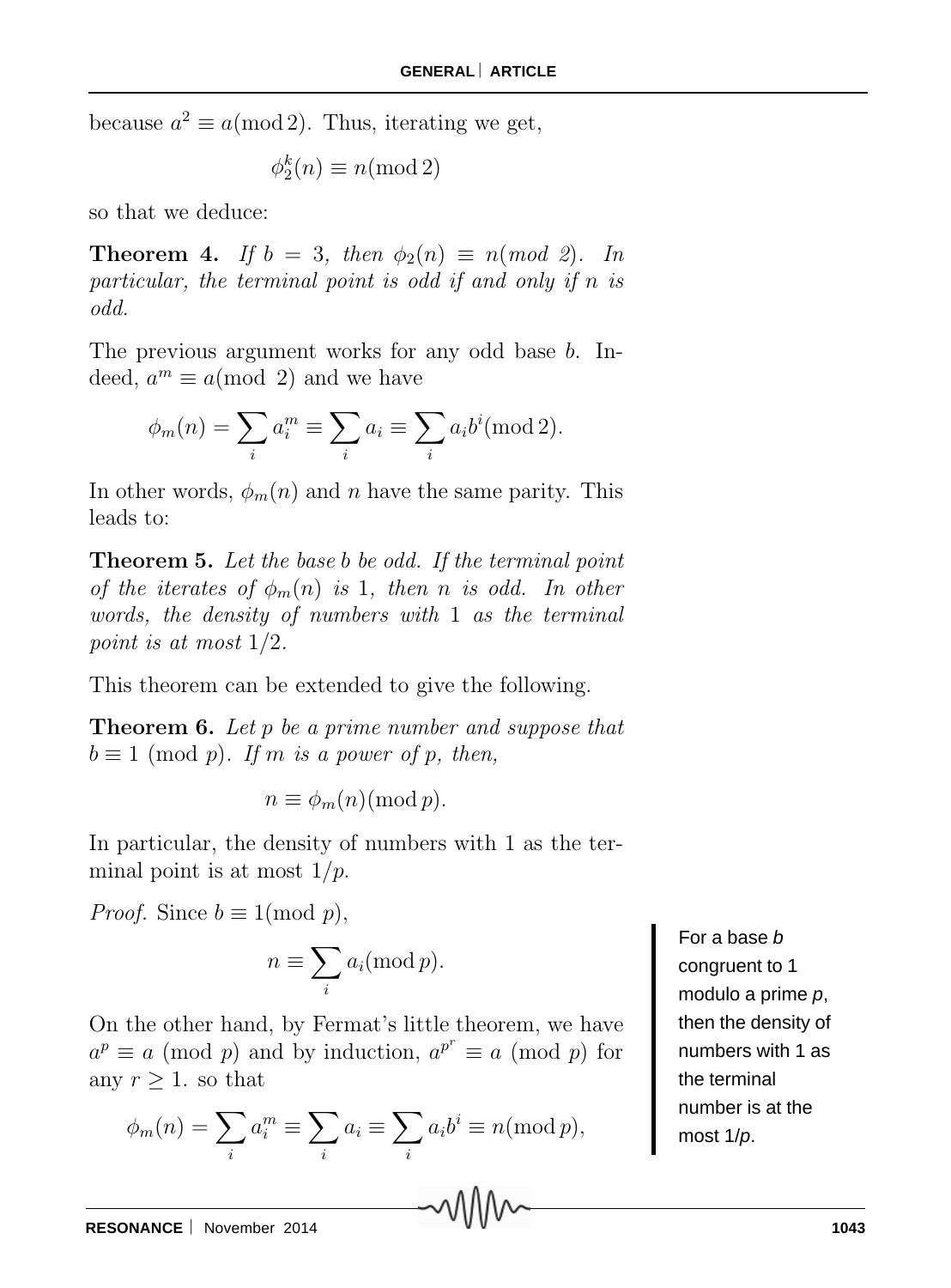which completes the proof since the final assertion follows immediately on noting that the density of numbers  $\equiv 1 \pmod{p}$  is equal to  $1/p$ .

# **3. Fixed Points of**  $\phi_2$

The eventual cycles of numbers and their lengths for the Herzberg maps seem to be of some interest. Cycles of length 1 correspond to fixed points of these maps. In the case of  $\phi_2$ , the fixed points are easily determined as follows. We will show that if  $\phi_2(n) = n$ , then  $n < b^2$ . This helps us to reduce the search for fixed points.

**Theorem 7.** *If*  $\phi_2(n) = n$ *, then*  $n < b^2$ *.* 

*Proof.* Write

$$
n = a_k b^k + a_{k-1} b^{k-1} + \dots + a_1 b + a_0 = a_k^2 + a_{k-1}^2 + \dots + a_1^2 + a_0^2
$$

so that

$$
a_k(b^k - a_k) + \cdots + a_1(b - a_1) = a_0^2 - a_0.
$$

The left-hand side is a sum of non-negative terms as  $b > a_i$  and so it is greater than or equal to  $a_k(b^k - a_k)$  $a_8 a_k \neq 0$ . But  $a_0^2 - a_0 = a_0(a_0 - 1) < b(b - 1) = b^2 - b$ . Also,

$$
a_k(b^k - a_k) \ge b^k - a_k \ge b^2 - (b - 1) = b^2 - b + 1
$$

which is a contradiction. Thus, any fixed point *n* satisfies  $n < b^2$ .

This last result allows us to connect this problem to the classical number theoretic problem of representing a number as a sum of two squares. Indeed, from Theorem 7, if we want to determine the fixed points of  $\phi_2$ , we need only consider numbers with two digits. Thus,  $n =$  $a_0 + a_1b$  and  $\phi_2(n) = n$ , if and only if

$$
a_0^2 + a_1^2 = a_0 + a_1b.
$$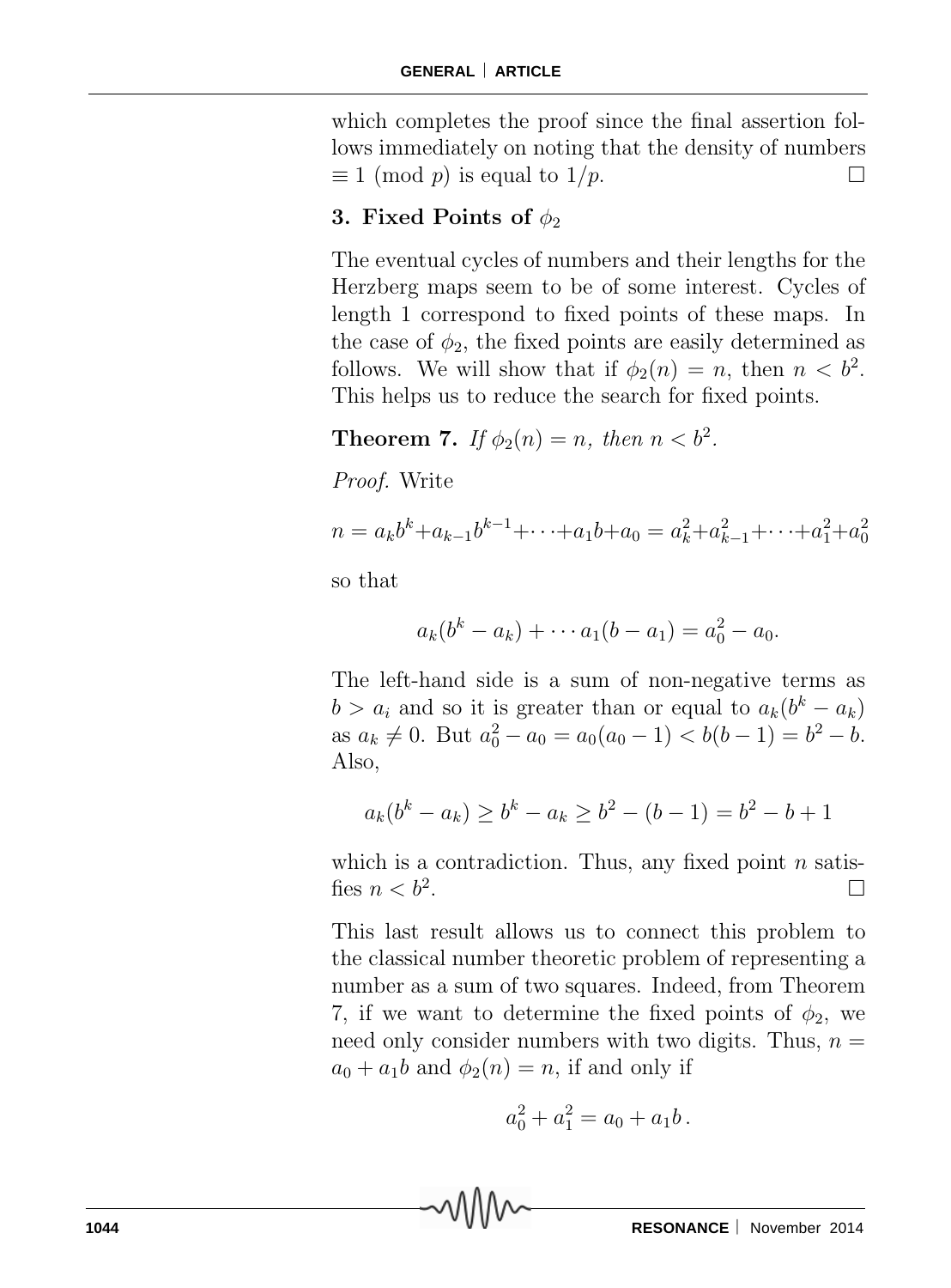This is equivalent to

$$
a_0^2 - a_0 + a_1^2 - a_1 b = 0
$$

which means

$$
\left(a_0 - \frac{1}{2}\right)^2 + \left(a_1 - b2\right)^2 = \frac{1}{4} + \frac{b^2}{4},
$$

that is, if and only if

$$
(2a_0-1)^2 + (2a_1 - b)^2 = 1 + b^2.
$$

In other words, to find the fixed points of  $\phi_2$ , we need only find all the representations of  $1 + b^2$  as a sum of two squares and from these representations determine the fixed points. For example, if  $1 + b^2 = p$  is prime, then as there is only one way to write a prime congruent to 1 (mod 4) as a sum of two positive squares, we must have  $a_0 = 1$  and  $a_1 = 0$  (since  $a_1 = b$  is ruled out because the digits are less than *b*) and this corresponds to  $n = 1$ as being the only fixed point. In particular, for  $b = 10$ , 1 is the only fixed point since  $101 = 1 + 10^2$  is a prime.

This pretty result has been re-discovered by many. For example, Beardon [10] showed this in 1998, although there were others before him who also discovered it.

### **4.** The Case  $k = 3$

Iseki [11, 12] obtained the complete list of cycles for the case  $k = 3$  and  $b = 10$ . The cycles are of length 3 starting with 55 or 160, or length 2 starting with 136 or 919 or length 1 with 1, 153, 370 or 407. This was obtained through extensive computer calculations.

## **5. Open Questions**

As can be seen from the case  $k = 3$ , the questions of how many cycles there are and what their lengths are, are not transparent. However, even for  $k = 2$  and  $b =$ 10, there seem to be several unresolved aspects. These

In other words, to find the fixed points of  $\phi_2^{\vphantom{\dagger}}$ , we need only find all the representations of  $1+b^2$  as a sum of two squares and from these representations determine the fixed points.